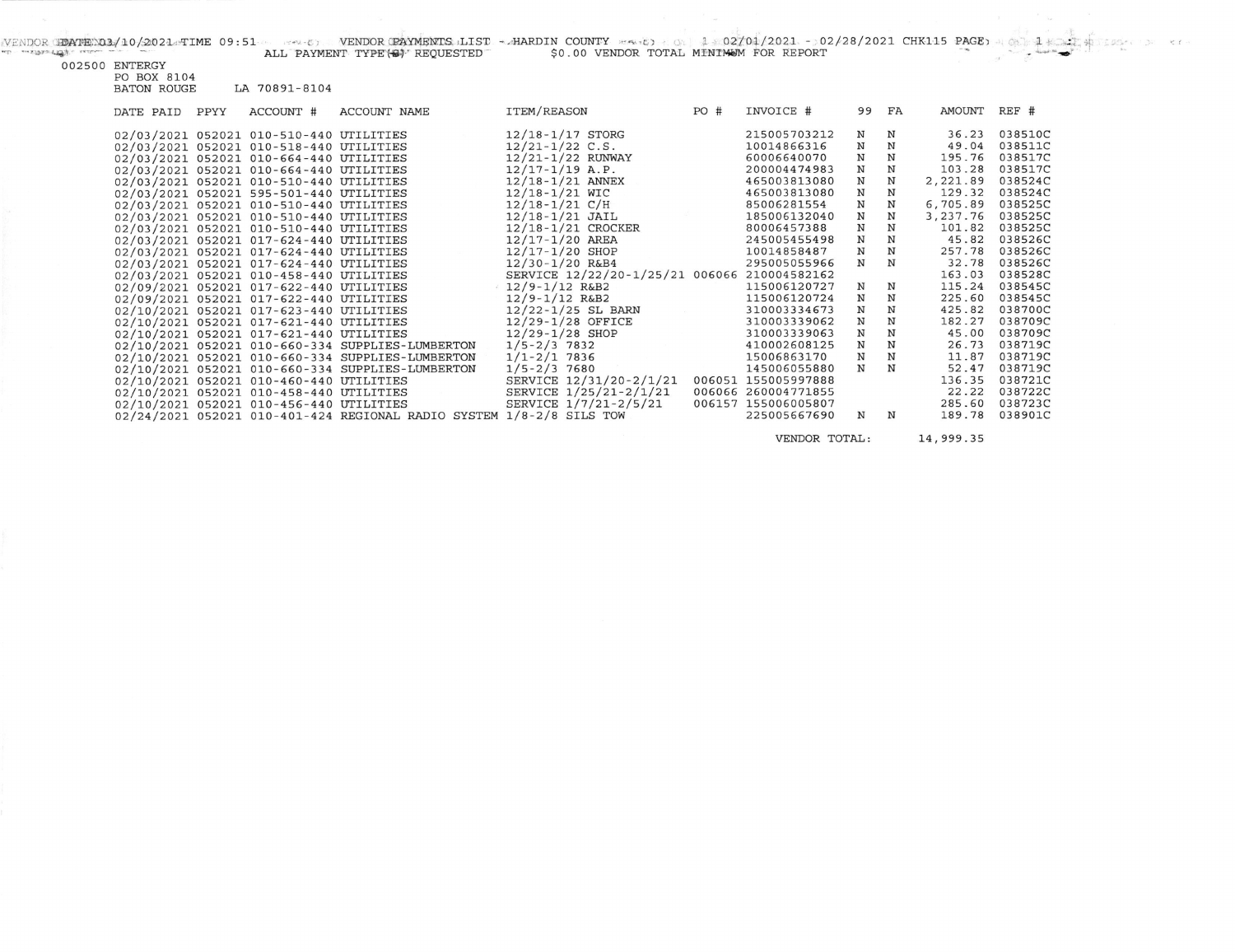| 000300 CITY OF KOUNTZE<br>P O BOX 188<br>KOUNTZE |      | TX 77625                                |              | DATE 03/10/2021 FIME TO PISTINE WE WANT WENDOR PAYMENTS LIST 2 THARD IN COUNTY TASK THAT<br>The Secretary of the ALL PAYMENT TYPE (S) REQUESTED The PERSON OF VENDOR TOTAL MINIMUM FOR REPORT TERMINES THE |     | $02/01/2021 = 02/28/2021$ $PAGR$ $PAGR$ : $1 = 1$ $PAGR$ $PAGR$ $PAGR$ $PAGR$ $PAGR$ $PAGR$ $PAGR$ $PAGR$ $PAGR$ $PAGR$ $PAGR$ $PAGR$ $PAGR$ $PAGR$ $PAGR$ $PAGR$ $PAGR$ $PAGR$ $PAGR$ $PAGR$ $PAGR$ $PAGR$ $PAGR$ $PAGR$ $PAGR$ $PAGR$ $PAGR$ $PAGR$ $PAGR$ $P$ |    |        |              |                | a car when maximums, |
|--------------------------------------------------|------|-----------------------------------------|--------------|------------------------------------------------------------------------------------------------------------------------------------------------------------------------------------------------------------|-----|------------------------------------------------------------------------------------------------------------------------------------------------------------------------------------------------------------------------------------------------------------------|----|--------|--------------|----------------|----------------------|
| DATE PAID                                        | PPYY | ACCOUNT #                               | ACCOUNT NAME | ITEM/REASON                                                                                                                                                                                                | PO# | INVOICE #                                                                                                                                                                                                                                                        | 99 | FA     | AMOUNT REF # |                |                      |
|                                                  |      | 02/24/2021 052021 017-622-440 UTILITIES |              | $1/4 - 2/3$ R&B2                                                                                                                                                                                           |     | 03003401-020                                                                                                                                                                                                                                                     | N  | N      |              | 212.77 038900C |                      |
|                                                  |      |                                         |              |                                                                                                                                                                                                            |     | VENDOR TOTAL:                                                                                                                                                                                                                                                    |    | 212.77 |              |                |                      |

 $\mathcal{G}$ 

 $\mathcal{L}^*$ 

 $\sim 10^6$ 

 $\frac{\partial}{\partial t} = \nabla \phi \ .$